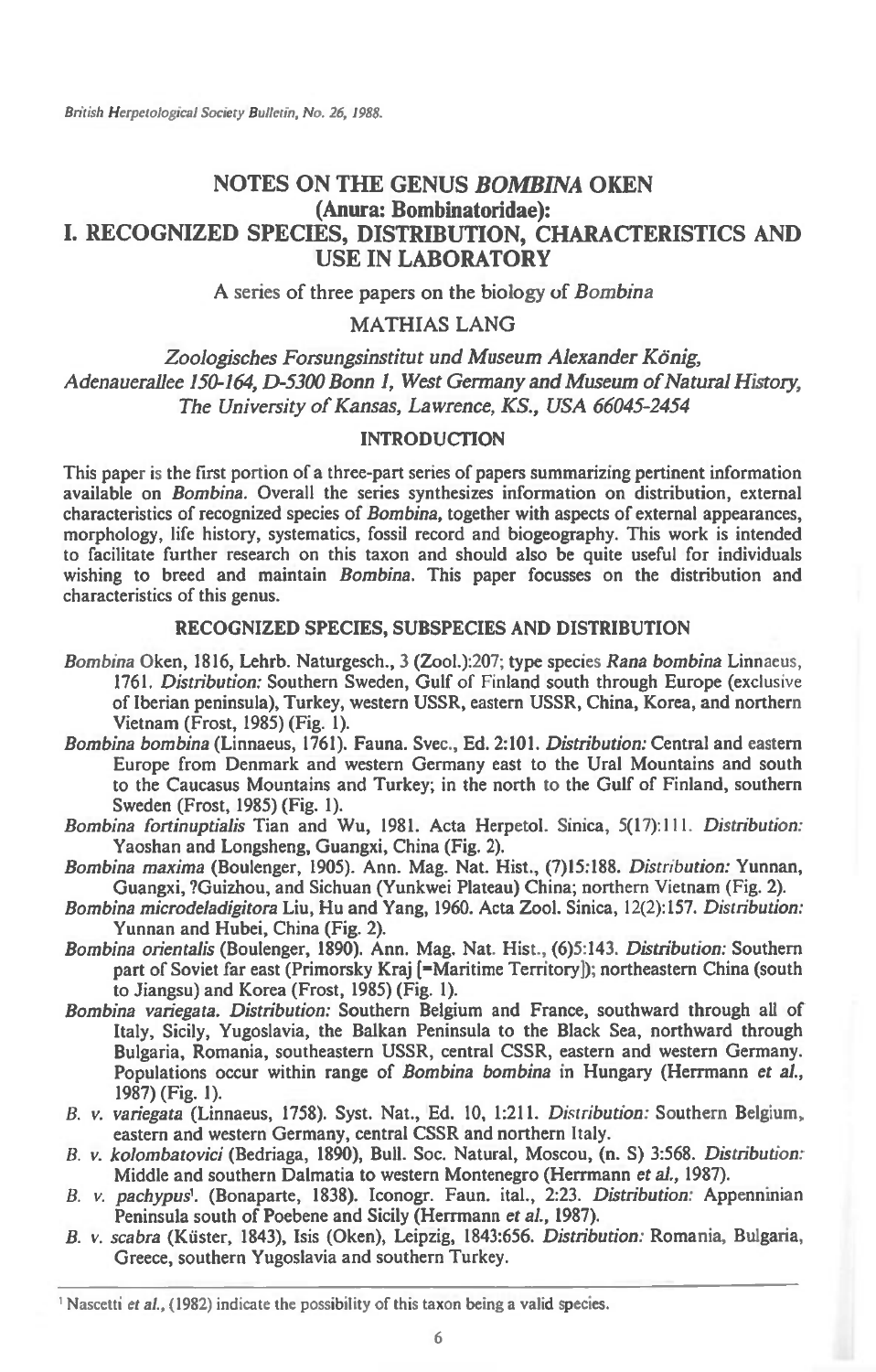

Figure 3. TOP: *Bombina bombina* showing dorsal colouration and morphology (photo Max Sparreboom). MIDDLE: Dorsal colouration pattern *Bombina maxima* (female) (photo Max Sparreboom). BOTTOM: Dorsal view of *Bombina orientalis* (photo Wolfgang Böhme).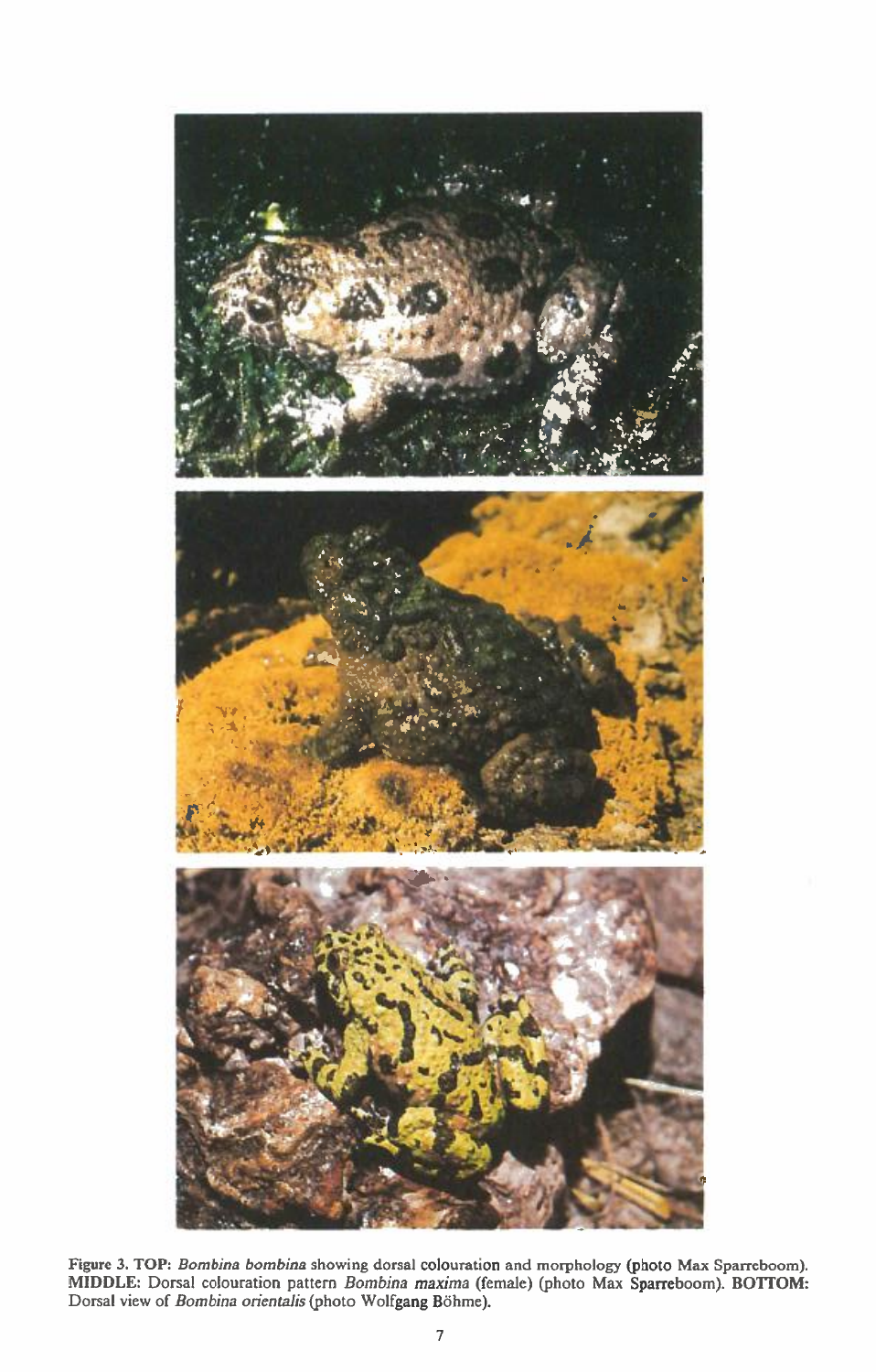### **CHARACTERISTICS**

#### **SIZE**

**The two European species,** *bombina* **and** *variegata,* **attain snout-vent lengths of 56mm.** *Bombina orientalis* **reaches a snout-vent lenth of 45mm. Average snout-vent length of** *Bombina maxima*  **is 60mm, with maximal size being 75mm.** 

# **OVERALL APPEARANCES**

**The body of** *Bombina* **is fairly robust, with the head only slightly differentiated and slightly depressed. The tongue is round, and almost entirely attached to the floor of the mouth. Upper part of head is entirely flat, and snout is rounded. There is no canthus rostralis. Pupils are more or less triangular, with apex directed downward. The tympanum is absent. Venter nearly smooth with a gular fold.** *Bombina* **retains lateral line organs after metamorphosis.** 

**The dorsum of** *bombina* **has warts, whereas** *variegata* **and** *orientalis* **have strongly developed**  warts covered with horny hooks (Berger and Michalowski, 1971; Kawamura *et al*; Kawamura *et al.,* **1972) (Fig. 3). These warts are intermixed with strongly developed glands studded with pores. In** *maxima,* **glands lie behind the eyes (true parotid glands), on the tibia, on the tarsus and on the back where they form a pair of curved or angular chains behind the head, with the convexity turned inwards (Fig. 3). In the other species the parotid glands are not distinct. In** *variegata* **the dorsal papillae are surrounded by a large number of concentrically arranged tiny papillae whereas in** *bombina* **the dorsal papillae are single. In** *fortinuptialis the* **flank region and dorsal part of limbs are rather smooth with several flattened tubercles. Fingers are short, obtusely pointed, with the first being shortest, third finger the longest, and fourth a little longer than the second. There are no subarticular tubercles. Two round palmar tubercles are present, with the inner one longer and more prominent.** *Bombina microdeladigitora* **and**  *B. fortinuptialis* **have slightly webbed toes.** 



Figure 4: LEFT: Ventral colouration pattern of *Bombina maxima (female}* RIGHT: Ventral pattern of *Bombina orientalis* **(photos Max Sparreboom).** 

#### **COLOURATION**

**The dorsal colouration of** *bombina* **varies from a grayish-black to a brown- or green-gray on a green background (Fig. 3). Populations of** *bombina* **with 10% of the individuals possessing a bright green dorsal colouration and yellowish venter were reported from Hungary (Marian, 1959; Hagedoorn, 1985). The dorsal colouration of** *variegata* **is a rather inconspicuous greyblack or green, sometimes spotted. The venter in** *variegata is* **a bright yellow to orange on grey-black, in** *bombina* **has a bluish-gray to blue-black background with yellow to vermillion**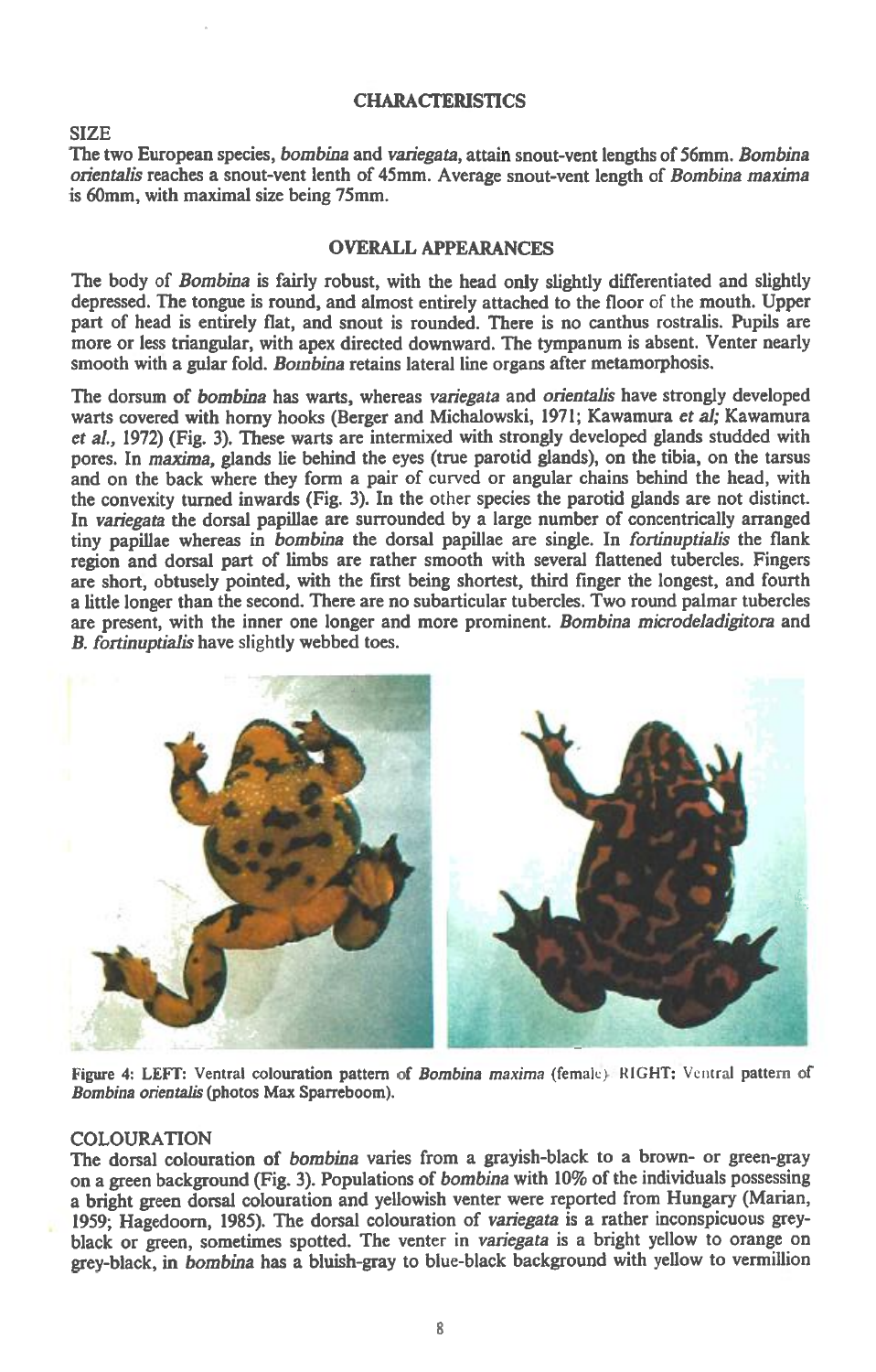

Figure 1: Distribution of Bombina bombina, B. *varicgata* and B. *orientalis.* Shaded section is enlarged in Fig. 2 and contains the distributional ranges of the remaining 3 species of Bombina.

contrasting spots2. The anterior portion of the venter is usually lighter than the posterior aspect. Additional colouration characteristics distinguishing the two European species are: the occurrence of two yellow patches on the breast of variegata that are connected to yellow patches on the ventral side of the arms, whereas in bombina there are two isolated orange patches on the breast. In addition, bombina has numerous white spots on the flanks in contrast to variegata which either lacks or has very few white spots on the flanks (Madej, 1964; Michalowski and Madej, 1969).

The dorsum of orientalis is brown or brilliant green with black spots (Fig. 3). The venter is red to red-orange with black spots (Fig. 4). The presence of carotenes in the epidermis of this species accounts for the ventral bright red-orange colours. These pigments are also present on the dorsum, but to a lesser degree and are in conjunction with coloured (yellow) and colourless pteridines (Frost and Robinson, 1984). The venter in young is white and the finger tips lack colouration.

Bombina maxima has a cinnamon brown ground colour. A green pigmented area is present on the dorso-median part of the shoulder region (Fig. 3). The throat, venter and inferior side of the limbs are black or dark grey variegated with scarlet, orange or orange-yellow (Fig. 4). Additional descriptions of maxima can be found in Bourret (1942).

Colouration patterns of fortinuptialis and microdeladigitora are not reported other than in the original type description.

#### SEXUAL DIMORPHISM

Bombina maxima exhibits sexual size dimorphism, with females being larger than males. In males a large diffuse nuptial pad covers the inner side of the arm, extending from the distal portion of the upper arm, and covering the inner face of the forearm, and 2/3 of the inner metacarpal tubercle (Liu, 1950, Fig. 16b). Nuptial pads are also found on the thorax near the base of each arm (Liu, 1950 Fig. 16a).

<sup>&</sup>lt;sup>2</sup> These patterns are highly variable. Variation of bombina is described in Stugren (1980), patterns of *variegata* illustrated in Stugren and Vancea (1968).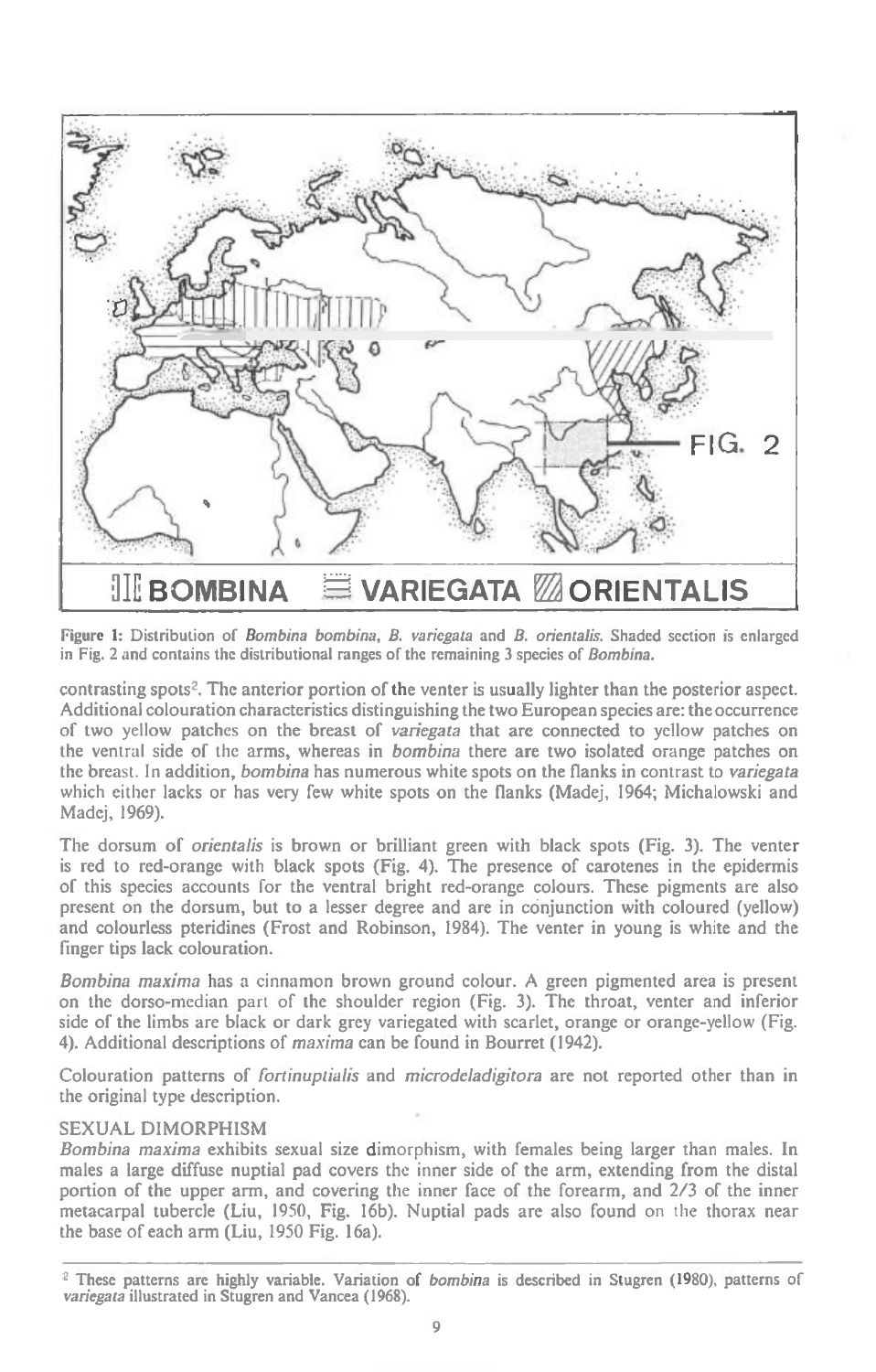

Figure 2: Map of SW China with known localities of Bombina maxima, B. microdeladigitora and B. fortinuptialis. Bombina maxima (solid circles) is known from the following localities: 1) near Dongchuan (= type locality, Boulenger 1905), 2) Kunming (Schmidt 1927), 3) Xundian (Schmidt 1927), 4) Wuding (Schmidt 1927), 5) Lijiang (Schmidt 1927), 6) Dali (Melt 1922), 7) Chapa (Bouret 1939), 8) Zhaoqiao (Liu 1950), 9) Xichang (Liu 1950), 10) Yanyuan (Liu 1950), 11) Leibo (Bourret 1942), 12) Pingnan (Bourret 1942). Bombina microdeladigitora (cross) is known from 13) Jingdong (= type locality, Liu, Hu & Yang 1960), 14) Lichuan (Annon. 1977). Bombina fortinuptialis (open circle) has been recorded only from the type locality 15) Yangliuchong, Jin Xiu, Yaoshan Mts. (Tian & Wu 1981) (Locality data provided courtesy of Max Sparreboom).

Male orientalis are rougher than females and have fuller webbing, but shorter fingers, while the black dorsal markings are less distinct than in females. In orientalis the fore and hind legs of males are comparatively longer than those of the female (Kawamura et al., 1972), but there is no overall size dimorphism.

The inner side of the fore-arm and the inner three fingers of male *fortinuptialis* have scattered cone-shaped black spines. The chest of the males also has a band-like area with many small spiny tubercles, each of which has 2-10 small black spines (Tian and Wu, 1981).

# **PHOTOGRAPHS AND SONOGRAPHS**

Colour photographs of adults and tadpoles are numerous. Some can be found in Engelmann et al., 1985; Grzimek, 1974; Obst et al., 1984; Pracht, 1987; Schulte, 1980; Sparreboom, 1977; van den Elzen, 1979; Guyetant, 1986. Drawings of tadpoles, and tadpole mouth parts can be found in Berger and Michalowski (1971).

Sonographs of B. variegata are illustrated in Zweifel (1959) and in Schneider et al., (1986); those of B. orientalis in Akef and Schneider (1985). In addition, sonograms of bombina, variegata and orientalis are illustrated in van den Elzen (1979).

# **LABORATORY USE AND TERRARIUM**

Bombina has been regarded as an outstanding laboratory and terrarium amphibian (Nace and Ryuzaki, 1971; Kawamaura et al., 1972; Carlson and Ellinger, 1980). Important information on maintenance and breeding is given by Mudrack (1972), Sparreboom (1977), Gassel (1979),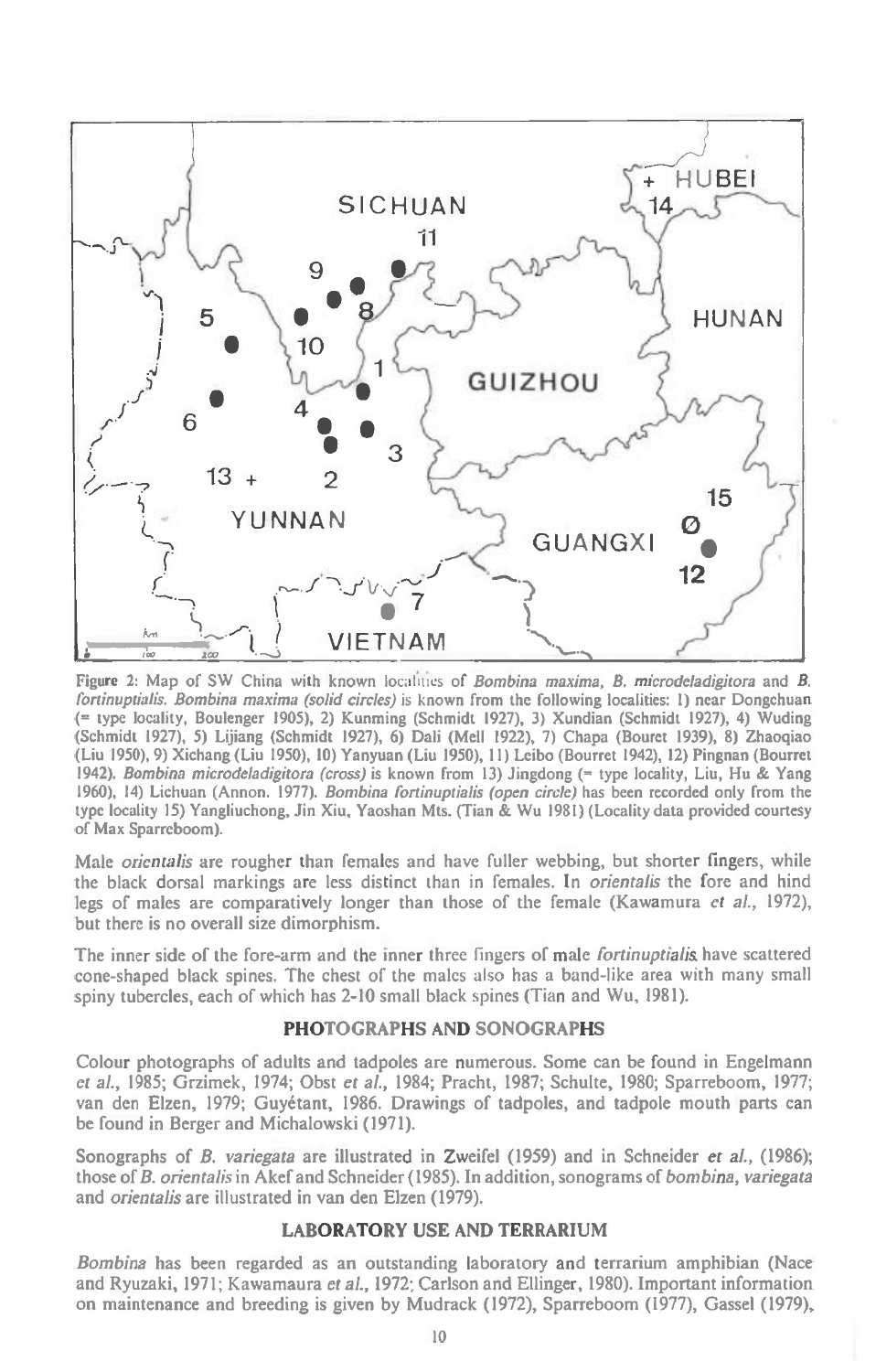Rogner (1981), Sparreboom and van den Elzen (1982), Obst *et* a/. (1984), Herrmann *et al.,*  1987 and literature cited therein.

Following is a summary of pertinent information concerning the maintenance of *Bombina in captivity. Bombina bombina, B. variegata* and *B. orientalis* have approximate physiological requirements. These *Bombina* species are easily maintained and reproduce several times a year at a normal Day-Night cycle after a short hibernation at 4 degrees C.

The terrarium can be relatively simple and small. Recommended is a larger portion of water (water level from 4 to 7cm) in a terrarium not larger than 20 by 30cm for three pairs. The terrarium itself can consist of a few rocks projecting above the water line or a floating foam islet. Water plants with broad floating leaves are also recommended.

These animals feed readily in captivity. Suggested food items are: tenebrionid larvae, various Diptera and Lepidopterans as well as *Periplaneta, Nauphoreta* and *Schistocerca. Bombina variegata* also feeds on pieces of meat and liver.

The three pairs of animals are recommended because of mutual stimulation. Breeding can be initiated by changes in moisture and temperature gradients. Optimal breeding temperature is between 22-26 degrees C (Birkmeyer, 1954). Herrmann *et al.,* (1987) indicate that reproduction is stimulated after injections of 120 IE of Human-Choriongonadotrophin per animal in the musculature of the forelimbs. Females are stimulated 4 to 6 hours later than males. Shubravy *et aL, (1985)* experimented with success with synthetic releasing factors to promote reproduction.

Egg deposition usually occurs at night. Tadpoles emerge from eggs at temperatures of 20 degrees C after approximately 7 days. Tadpoles can be fed with dry fish food. Sexual maturity is reached after about 1 year (see sections on reproduction).

To maintain the bright ventral colouration, it is suggested to add beta-karotenes in conjunction with other karotenes to the food items when feeding or to the food medium of the insects themselves.

The larger *Bombina maxima* should be maintained in a correspondingly larger terrarium, also with the greater part containing water. A water level of up to 10cm is recommended. Again, a float, stone islet or water plants are suitable. Temperatures of 10 to 18 degrees C have proven to reduce mortality.

The adults feed well on larger insects, worms and newborn mice. Tadpoles can be fed with dry fish food. *Drosophila* and small insect larvae with a supplement of karotenes are suitable foods for juveniles.

After a short hibernation at approximately 5 degrees C, breeding can be stimulated by temperatures of up to 18 degrees C. Injections of Human-Choriongonadotropins have also proven to be highly successful in this species to stimulate reproduction. In open-air terraria the reproductive season of *B. maxima is* from March to October. Copulation is with inguinal amplexus. In this species both males and females vocalize. Sparreboom and van den Elzen (1982) further describe the mating behaviour of this species.

At temperatures of 16-20 degrees tadpoles emerge from the eggs after 8 to 12 days (Herrmann *et al.,* 1987). Metamorphosis starts at 6 to 10 weeks according to temperature (Bech, 1980) and sexual maturity is attained at circa 3.5cm.

No information on maintenance of either *B. microdeladigitora* or *fortinuptialis is available.* 

# ACKNOWLEDGEMENTS

I wish to thank to thank Wolfgang Bohme and Max Sparreboom for comments and information on references. Max Sparreboom is thanked for the use of the distribution map of the Chinese *Bombina* and colour slides. William E. Duellman and Linda Trueb reviewed an early draft of the manuscript. This study was supported by a stipend from the Deutscher Akademischer Austausch Dienst.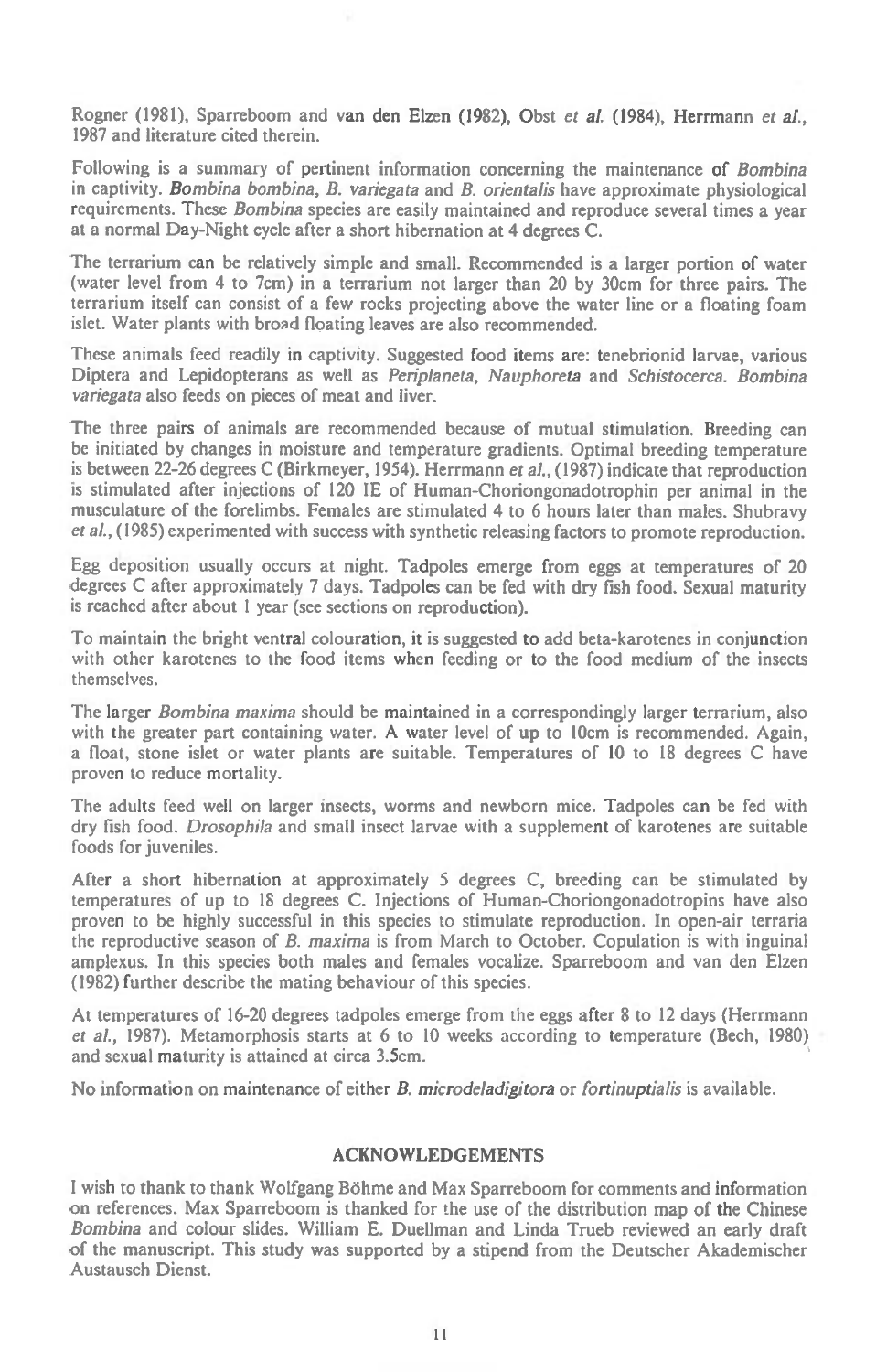# LITERATURE CITED

Akef, M.S.A. and Schneider, H. (1985). Vocalization, courtship and territoriality in the Chinese fire-bellied toad *Bombina orientalis* (Anura, Discoglossidae). *Zool. Jb. Physiol.* 89: 119- 136.

Bech, R. (1980). Pflege und Zucht von *Bombina orientalis. Elaphe* 1980 (2): 23-24.

- Berger, I. and Michalowski. J. (1971). *Amphibia.* Published for the Smithsonian Institution and the National Science Foundation by the Scientific Publications Foreign Co-operation Center, Part 2, pp. 1-75.
- Birkmeyer, E. (1954). Beobachtungen zur Nahrungsaufnahme und Paarungsbiologie der Gattung *Bombina. Verk. zooL-bot. Ges.* Wien 94: 70-81.
- Bourret, R. (1942). *Les batraciens de l'indochine.* Mem. Inst. Oceanograph. Indochine 6: 1- 547.
- Carlson, J.T. and Ellinger, M.S. (1980). The reproductive biology of *Bombina orientalis, with*  notes on care. *Herp. Rev. 11(1):* 11-12.
- Engelmann, W.-E., Fritzsche, J., Gunther, R. and F.J. Obst. (1985). *Lurche und Kriechetiere Europas.* Neumann Verlag, Leipzig. 420pp.
- Frost, D. (1985). *Amphibian species of the World: A taxonomic and Geographical reference.*  Lawrence, Kansas: 727pp.
- Frost, S.K. and Robinson, S.J. (1984). Pigment cell differentiation in the fire-bellied toad *Bombina orientalis. I.* Structural, chemical, and physical aspects of the adult pigment pattern. *J. Morph.,* 179: 229-242.
- Cassel, R. (1979). Kreuzungs- und Zuchtversuche mit Unken. *Elaphe* 1979 (2): 18-19.
- Grzimek, B. (1974). *Grzimek's animal life encyclopedia.* Van Nostrand Reinhold Company. New York; 555pp.
- Guyétant, R. (1986). Les Amphibiens de France. *Rev. fr. Aquariol.* 13 (1/2): 28-29.
- Hagedoorn, F.H. (1985). Roodbuikvuurpadden *(Bombina bombina)* in Hongarije. *Lacerta* 43 (5): 95-97.
- Herrmann, H.-J., Koepernik, U., Matz, W., Bech, R., Gassel, R., and Utjeshov, V. (1987). Systematik, Verbreitung, Biologie, Okologie und Terrarienhaltung der Discoglossidae GUNTHER, 1859, (Amphibia, Anura). *Veroff Naturhist. Mus. Schleusingen* 2: 2-30.
- Kawamura, T., Nishioka, M. and Ueda, H. (1972). Reproduction of the oriental fire-bellied toad, *Bombina orientalis,* with special reference to the superiority of the species as a laboratory animal. *Scientific Rep. Lab. Amphibian Biol.,* Hiroshima Univ. 1: 303-317.
- Liu, C.C. (1950). *Amphibians of Western China.* Fieldiana: Zool. Memoirs, 2: 1-400.
- Madej, Z. (1964). Studies on the fire-bellied toad *Bombina bombina* (Linnaeus, 1761) and yellow bellied toad *Bombina variegata* (Linnaeus, 1758) of Upper Silesia and Moravian *Gate. Acta zool. cracov.* 9: 291-334.
- Mariàn, M. (1959). A vöröshasu unka *(Bombina bombina Linné)* zöldszinű vattozata. Vert. *Hung. 1* (2): 155-159.
- Michalowski, J. and Madej, Z. (1969). Studies on the relationships of *Bombina bombina*  (Linnaeus) and *Bombina variegata (Linnaeus). 3.* Taxonomic characters in both species from laboratory and in interspecific hybrids. *Acta zool. cracov.* 14: 173-202.
- Mudrack, W. (1972). Haltung und Zucht der Chinesichen Rotbauch Unke *Bombina orientalis. Salamandra* **8** (3-4): 105-11 l.
- Nace, G.W. and Ryuzaki, M. (1971). The care and breeding *of Bombina orientalis. Internal Lab. Circular, Amphibian Fac., Univ. Mich., 1-6.*
- Nascetti, G., Vanni, S., Bullini, L., and Lanza, B. (1982). Variabilità e divergenza genetica in populazioni italiane del genere *Bombina* (Amphibia, Discoglossidae). *Boll. Zool.*, **49**  $(supp.): 134-135.$
- Obst. F.J., Richter, K. and Jacob, U. (1984). *Lexikon der Terraristik und Herpetologie.* lnterdruk edition Leipzig; 466pp.
- Pracht, A. (1987). Uber Evolution und Systematik der Gattung *Bombina. Salamandra* 23 (I): 68-69.
- Rogner, M. (1981). Durch Nachzucht erhalten: Gelbbauchunken. *Aquarien Magazin* **15 (11):**  731-738.
- Schneider, H., Hussein, F. and Mamdouh, S.A.A. (1986). Comparative bioacoustic studies in the yellow-bellied *toad, Bombina variegata* (L.), and the relationships of European and Asian species and subspecies of the genus *Bombina. Bonn. zool. Beitr.* 37 (1): 49- 67.